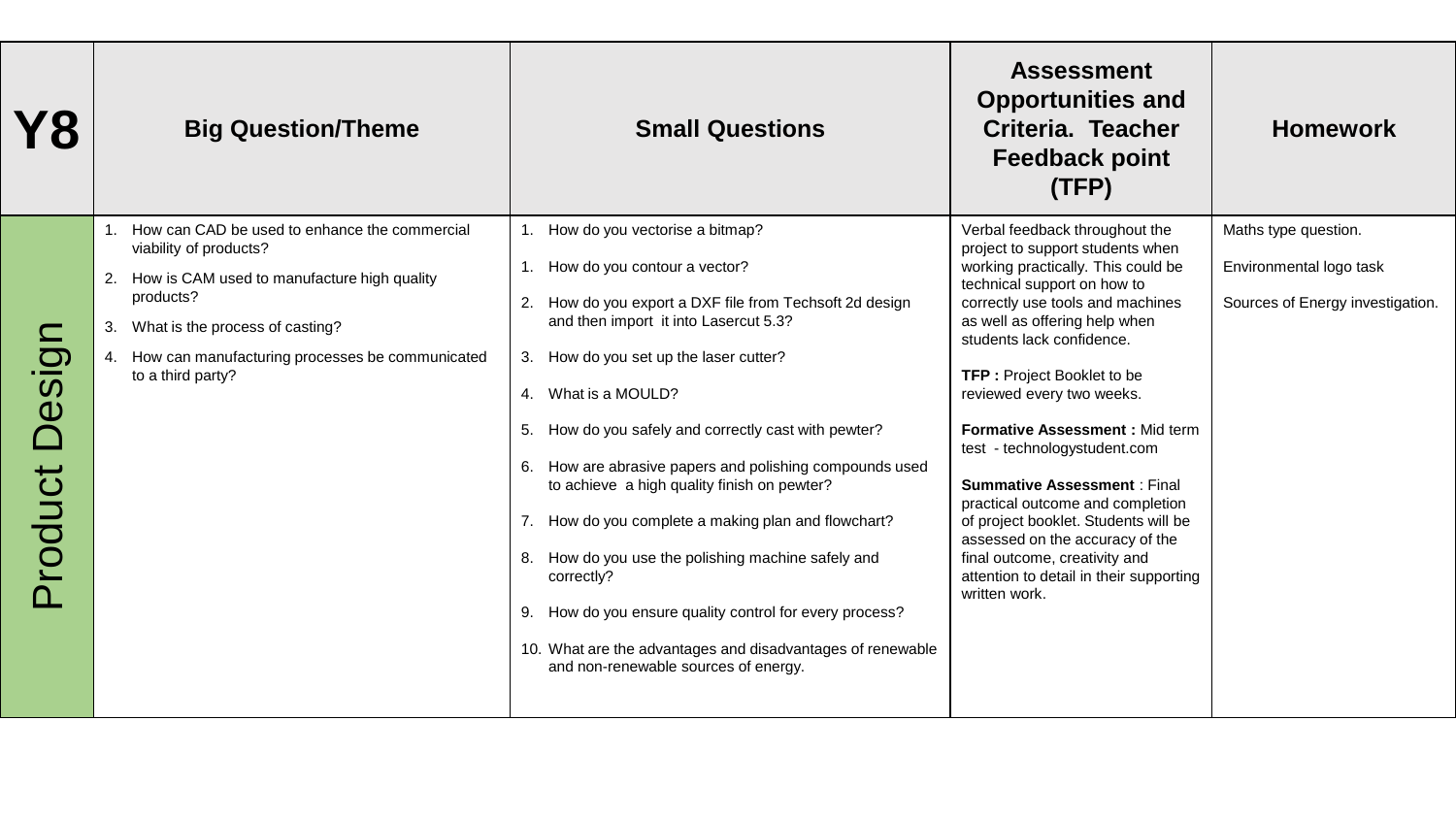| Y8                                                 | <b>Big Question/Theme</b>                                                                                                                                                                                                                                                           | <b>Small Questions</b>                                                                                                                                                                                                                                                                                                                                                                                                                                                                                                                                                                                                                                                                                                                                                                                                                                                                                                                                                                       | <b>Assessment</b><br><b>Opportunities and</b><br><b>Criteria. Teacher</b><br><b>Feedback point</b><br>(TFP) | <b>Homework</b> |
|----------------------------------------------------|-------------------------------------------------------------------------------------------------------------------------------------------------------------------------------------------------------------------------------------------------------------------------------------|----------------------------------------------------------------------------------------------------------------------------------------------------------------------------------------------------------------------------------------------------------------------------------------------------------------------------------------------------------------------------------------------------------------------------------------------------------------------------------------------------------------------------------------------------------------------------------------------------------------------------------------------------------------------------------------------------------------------------------------------------------------------------------------------------------------------------------------------------------------------------------------------------------------------------------------------------------------------------------------------|-------------------------------------------------------------------------------------------------------------|-----------------|
| Products<br>iraphic<br>$\overline{(\overline{D})}$ | Can you use a range of Computer Aided Design<br>(CAD) skills to design the exterior of an<br>architectural model?<br>Can you produce a 3D rendered virtual<br>architectural model?<br>Can you select and use the appropriate graphics<br>tools to construct an architectural model? | Can you add textures and appropriately scale in 2D<br>Design?<br>Can you design graphics with cut lines compatible for the<br>laser cutter?<br>Do you understand why a print must bleed past the cut<br>line?<br>Can you incorporate typography rules to create a legible<br>and engaging brand identity for your shopfront?<br>Can you use 3D Computer Aided Design software to<br>produce a to-scale virtual architectural model?<br>• Can you render a virtual model with scaled textures?<br>• Can you follow the health and safety rules when using a<br>scalpel?<br>Can you follow a demonstration full of techniques and<br>advice to accurately cut out foamboard with a scalpel,<br>safely rule and cutting mat?<br>Can you independently and accurately enhance your<br>architectural model with appropriate accessories and<br>features?<br>Can you critically evaluate your own design and practical<br>work against the specification criteria you have previously<br>outlined? |                                                                                                             |                 |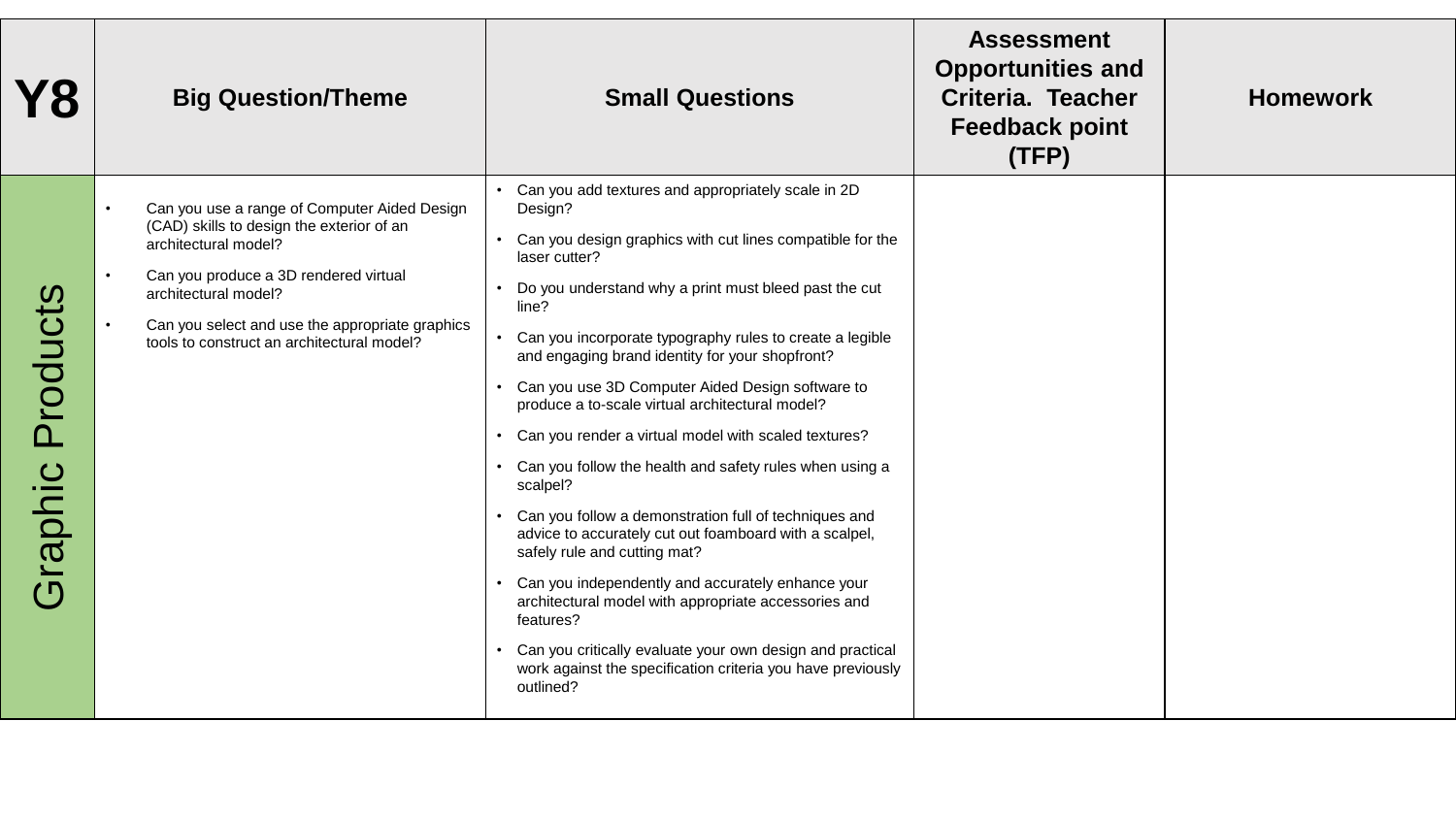| <b>Feedback point (TFP)</b>                                                                                                                                                                                                                                                                                                                                                                                                                                                                                                                                                                                                                                                                                                                                                                                                                                                                                                                                                                               |  |
|-----------------------------------------------------------------------------------------------------------------------------------------------------------------------------------------------------------------------------------------------------------------------------------------------------------------------------------------------------------------------------------------------------------------------------------------------------------------------------------------------------------------------------------------------------------------------------------------------------------------------------------------------------------------------------------------------------------------------------------------------------------------------------------------------------------------------------------------------------------------------------------------------------------------------------------------------------------------------------------------------------------|--|
| How do we introduce controlled movement<br>1. What are the four types of motion?<br>1 <sub>1</sub><br>into systems?<br>2. How do forces effect the ease of movement within a<br>What gives a product structural integrity?<br>2.<br>product or system?<br>How do we identify an appropriate<br>3. What is mechanical advantage?<br>3.<br>mechanical system and implement it<br>Engineering<br>effectively?<br>What is a cam and what components are required for<br>4.<br>a cam system to be effective?<br>5. What is the anatomy of a gear and why is it like this?<br>6. How do we use gears to provide mechanical<br>advantage?<br>7. What is a pulley and belt drive and where would it be<br>used?<br>8. How are levers and linkages used to transfer<br>movement?<br>Design<br>9. What is meant by the term triangulation?<br>10. How can we use triangulation to improve structural<br>integrity?<br>11. How do we reinforce materials and structures in order<br>to improve structural integrity? |  |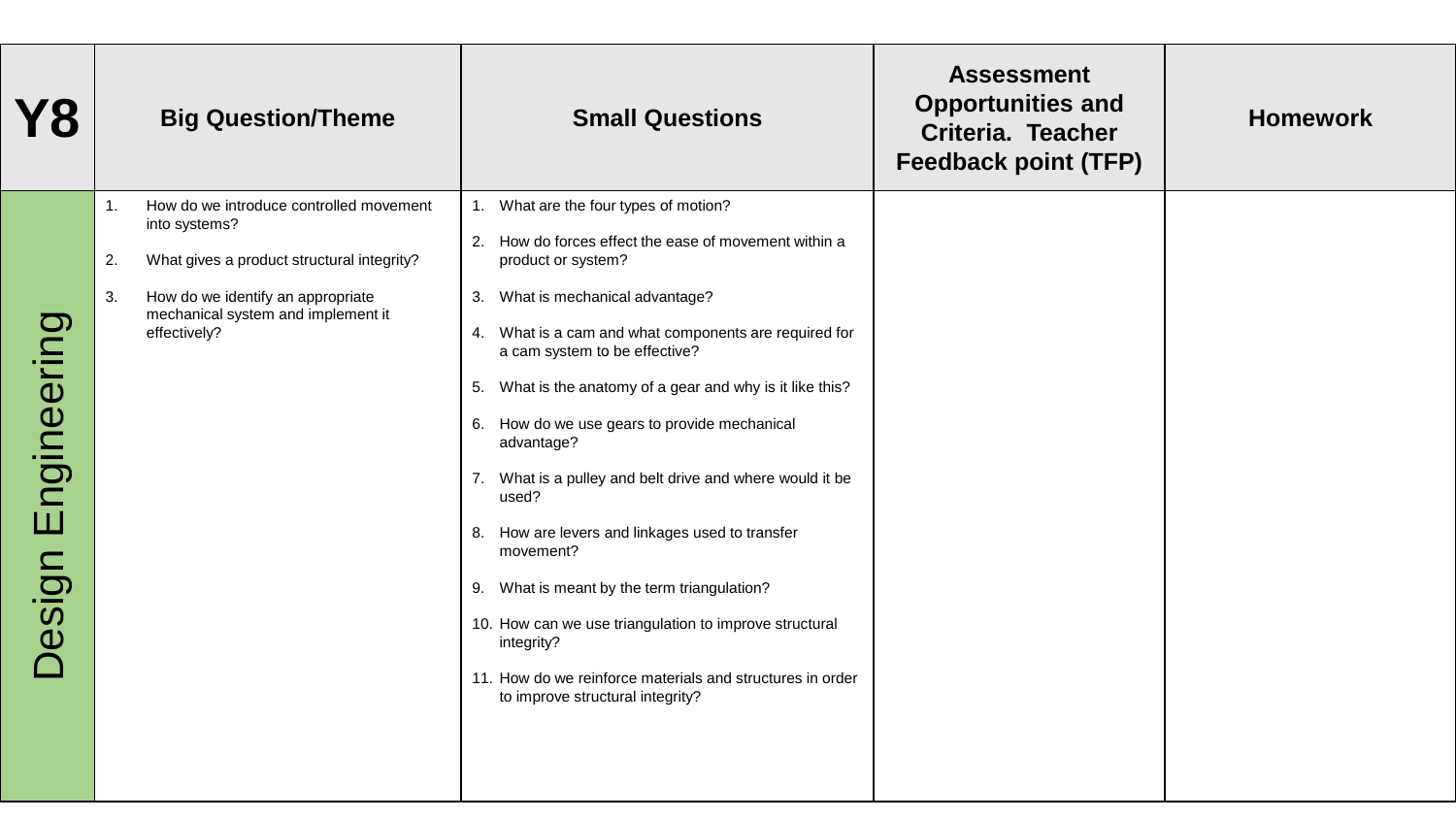| Y8                                   | <b>Big Question/Theme</b>                                                                                                                                                                                                                                                                                    | <b>Small Questions</b>                                                                                                                                                                                                                                                                                                                                                                                                                                                                                                                                                                                                                                                                                                                                                                                                                                      | <b>Assessment</b><br><b>Opportunities and</b><br>Criteria. Teacher<br><b>Feedback point (TFP)</b> | <b>Homework</b> |
|--------------------------------------|--------------------------------------------------------------------------------------------------------------------------------------------------------------------------------------------------------------------------------------------------------------------------------------------------------------|-------------------------------------------------------------------------------------------------------------------------------------------------------------------------------------------------------------------------------------------------------------------------------------------------------------------------------------------------------------------------------------------------------------------------------------------------------------------------------------------------------------------------------------------------------------------------------------------------------------------------------------------------------------------------------------------------------------------------------------------------------------------------------------------------------------------------------------------------------------|---------------------------------------------------------------------------------------------------|-----------------|
| Textiles<br><u>ර</u><br>ashion<br>Ħг | How can products be used to protect and<br>contain other products?<br>What effects do the raw material and<br>construction of woven fabrics have on the<br>properties and sustainability of the fabric?<br>• What is a surface decorative technique?<br>How do you use a sewing machine safely?<br>$\bullet$ | What information is given on Textile Labels?<br>What is a property of a material?<br>$\bullet$<br>What is a raw material?<br>$\bullet$<br>What are the properties of cotton?<br>• What are the properties of polyester?<br>What does organic mean?<br>$\bullet$<br>What is a product life cycle and how do products have an<br>impact on the world around us?<br>What is a woven fabric and what properties does this have?<br>What is Tie Dye, its different forms, and Applique?<br>$\bullet$<br>What is interfacing and how does it help in the construction<br>of textile products?<br>How and why are the edges not usually seen on textile<br>products?<br>How can fastenings be used to ensure a product is<br>contained?<br>How do you use a sewing machine? What can you do to<br>ensure you are safe?<br>• How do you thread up a sewing machine? |                                                                                                   |                 |